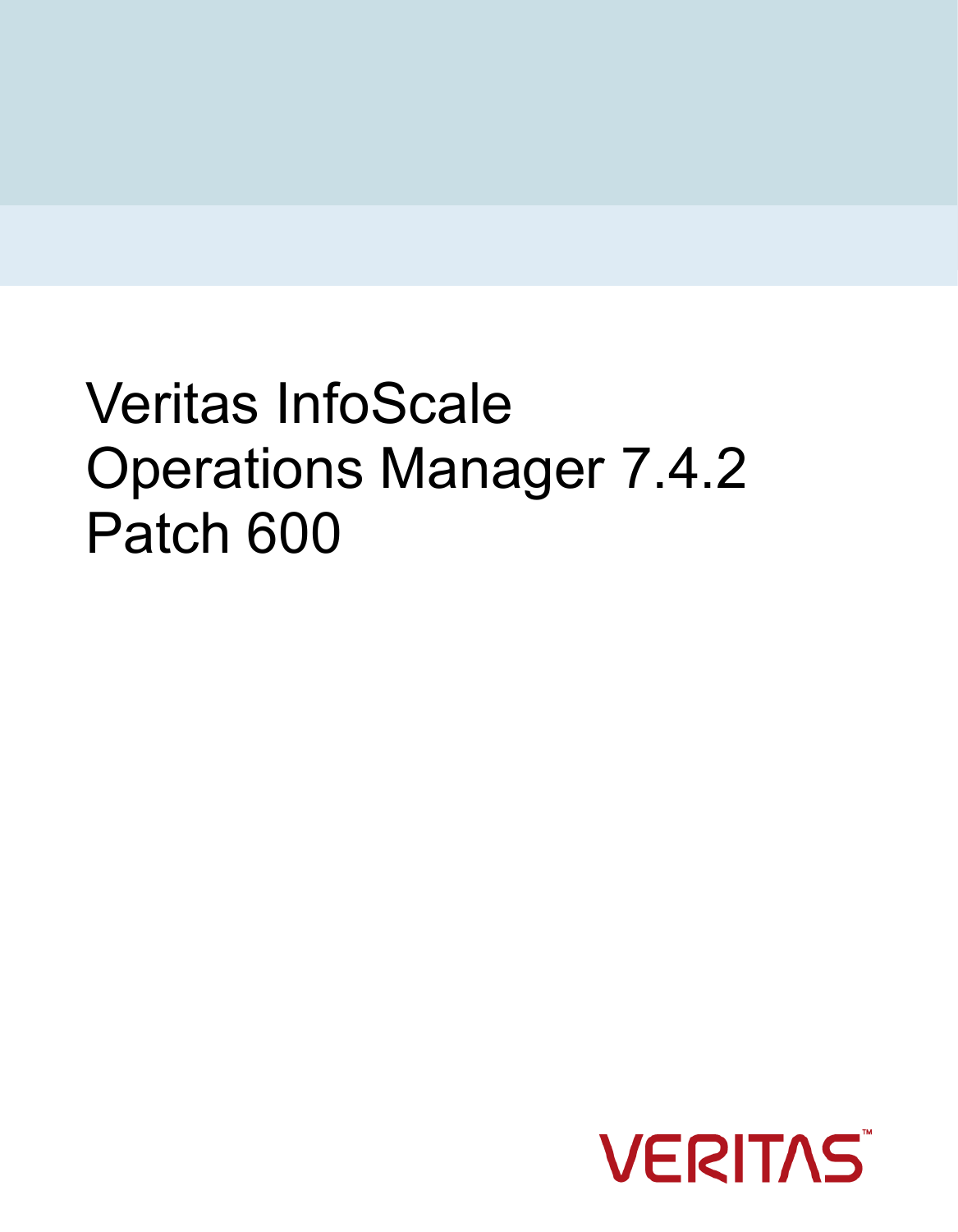Last updated: 2022-02-25

#### Legal Notice

Copyright © 2022 Veritas Technologies LLC. All rights reserved.

Veritas and the Veritas Logo are trademarks or registered trademarks of Veritas Technologies LLC or its affiliates in the U.S. and other countries. Other names may be trademarks of their respective owners.

This product may contain third-party software for which Veritas is required to provide attribution to the third-party ("Third-Party Programs"). Some of the Third-Party Programs are available under open source or free software licenses. The License Agreement accompanying the Software does not alter any rights or obligations you may have under those open source or free software licenses. Refer to the third-party legal notices document accompanying this Veritas product or available at:

<https://www.veritas.com/about/legal/license-agreements>

The product described in this document is distributed under licenses restricting its use, copying, distribution, and decompilation/reverse engineering. No part of this document may be reproduced in any form by any means without prior written authorization of Veritas Technologies LLC and its licensors, if any.

THE DOCUMENTATION IS PROVIDED "AS IS" AND ALL EXPRESS OR IMPLIED CONDITIONS, REPRESENTATIONS AND WARRANTIES, INCLUDING ANY IMPLIED WARRANTY OF MERCHANTABILITY, FITNESS FOR A PARTICULAR PURPOSE OR NON-INFRINGEMENT, ARE DISCLAIMED, EXCEPT TO THE EXTENT THAT SUCH DISCLAIMERS ARE HELD TO BE LEGALLY INVALID. VERITAS TECHNOLOGIES LLC SHALL NOT BE LIABLE FOR INCIDENTAL OR CONSEQUENTIAL DAMAGES IN CONNECTION WITH THE FURNISHING, PERFORMANCE, OR USE OF THIS DOCUMENTATION. THE INFORMATION CONTAINED IN THIS DOCUMENTATION IS SUBJECT TO CHANGE WITHOUT NOTICE.

The Licensed Software and Documentation are deemed to be commercial computer software as defined in FAR 12.212 and subject to restricted rights as defined in FAR Section 52.227-19 "Commercial Computer Software - Restricted Rights" and DFARS 227.7202, et seq. "Commercial Computer Software and Commercial Computer Software Documentation," as applicable, and any successor regulations, whether delivered by Veritas as on premises or hosted services. Any use, modification, reproduction release, performance, display or disclosure of the Licensed Software and Documentation by the U.S. Government shall be solely in accordance with the terms of this Agreement.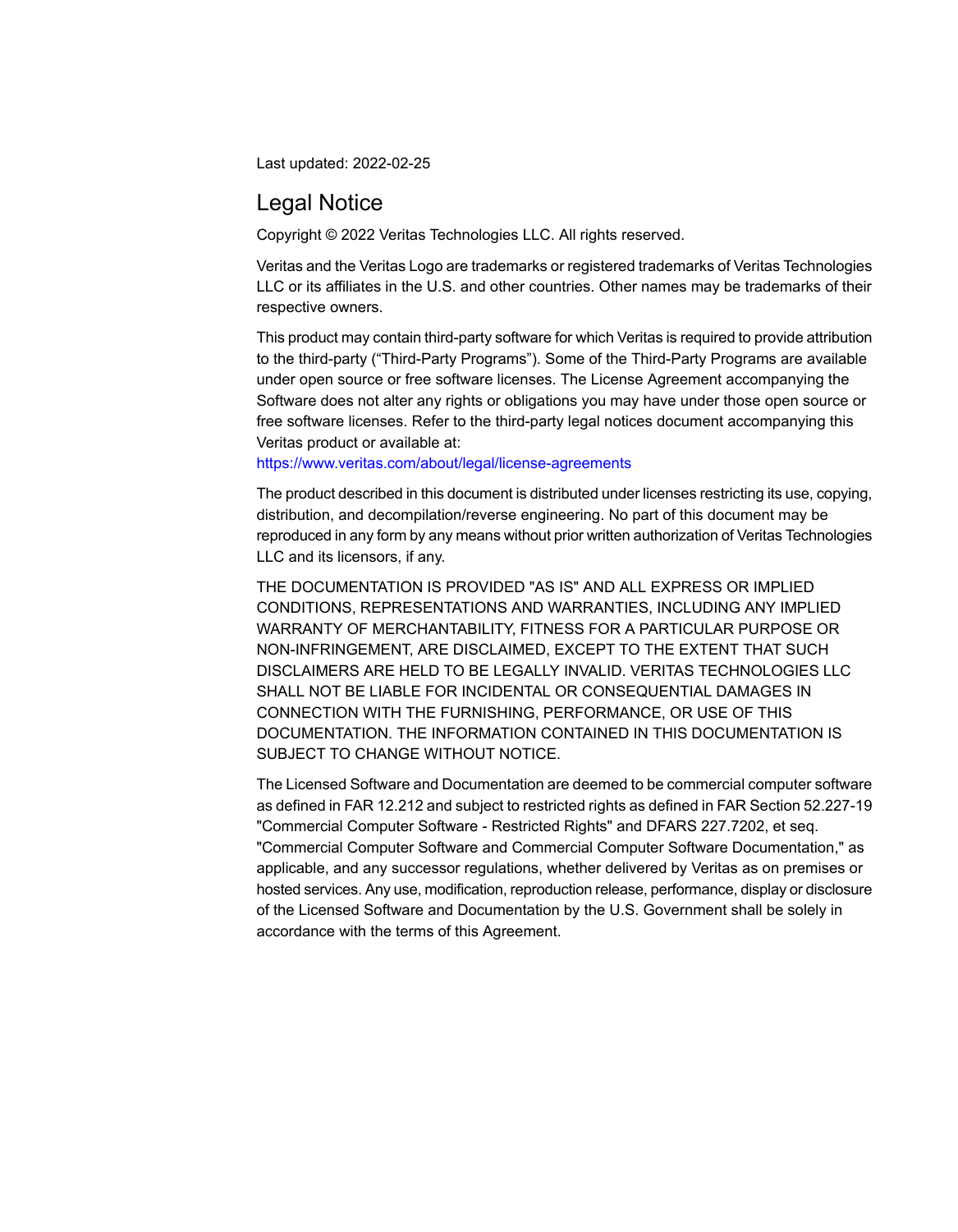Veritas Technologies LLC 2625 Augustine Drive Santa Clara, CA 95054 <http://www.veritas.com>

## Technical Support

Technical Support maintains support centers globally. All support services will be delivered in accordance with your support agreement and the then-current enterprise technical support policies. For information about our support offerings and how to contact Technical Support, visit our website:

<https://www.veritas.com/support>

You can manage your Veritas account information at the following URL: <https://my.veritas.com>

If you have questions regarding an existing support agreement, please email the support agreement administration team for your region as follows:

Worldwide (except Japan) [CustomerCare@veritas.com](mailto:CustomerCare@veritas.com)

Japan [CustomerCare\\_Japan@veritas.com](mailto:CustomerCare_Japan@veritas.com)

## Documentation

Make sure that you have the current version of the documentation. Each document displays the date of the last update on page 2. The latest documentation is available on the Veritas website:

<https://sort.veritas.com/documents>

## Documentation feedback

Your feedback is important to us. Suggest improvements or report errors or omissions to the documentation. Include the document title, document version, chapter title, and section title of the text on which you are reporting. Send feedback to:

[infoscaledocs@veritas.com](mailto:infoscaledocs@veritas.com?Subject=InfoScale)

You can also see documentation information or ask a question on the Veritas community site: <http://www.veritas.com/community/>

## Veritas Services and Operations Readiness Tools (SORT)

Veritas Services and Operations Readiness Tools (SORT) is a website that provides information and tools to automate and simplify certain time-consuming administrative tasks. Depending on the product, SORT helps you prepare for installations and upgrades, identify risks in your datacenters, and improve operational efficiency. To see what services and tools SORT provides for your product, see the data sheet:

[https://sort.veritas.com/data/support/SORT\\_Data\\_Sheet.pdf](https://sort.veritas.com/data/support/SORT_Data_Sheet.pdf)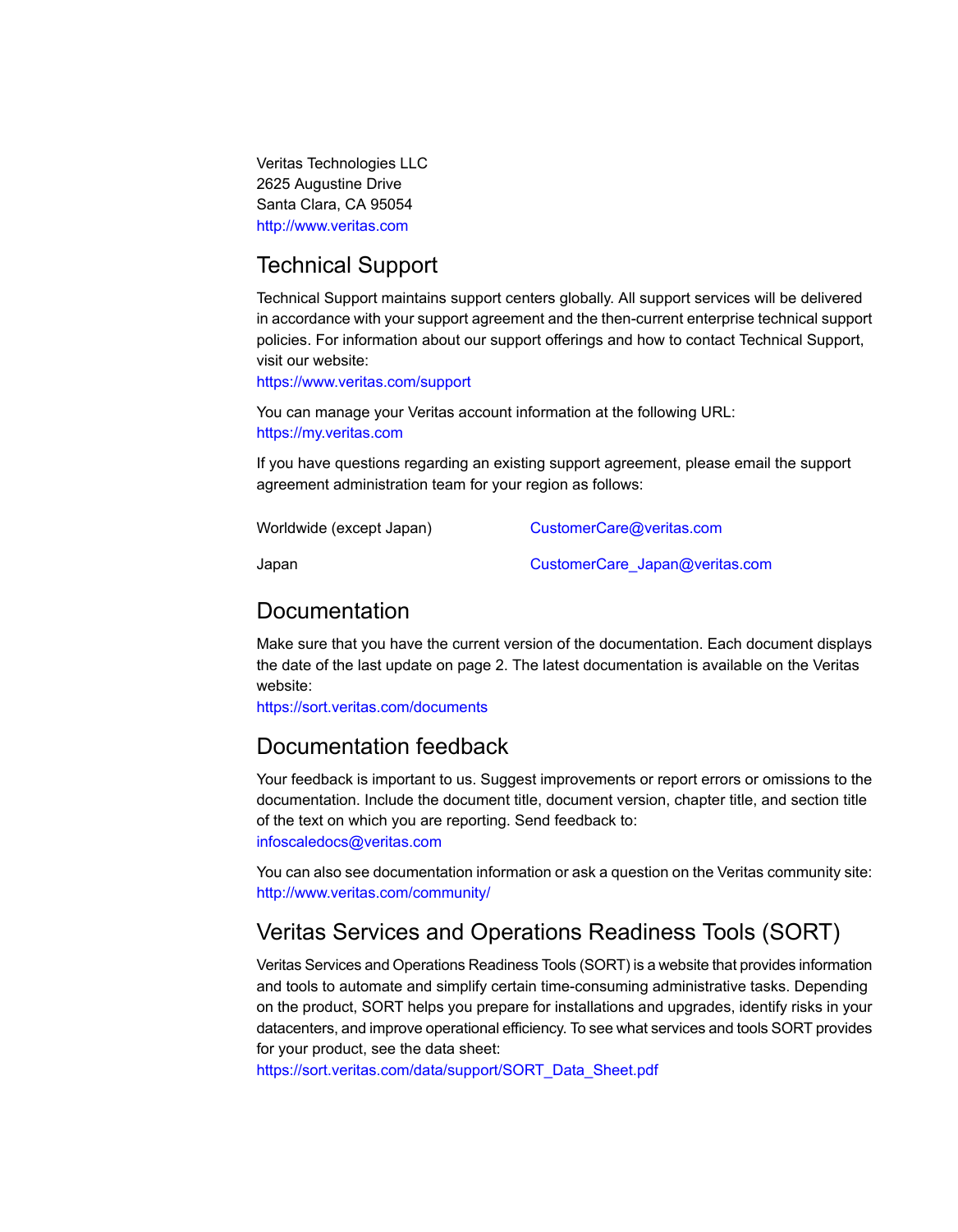# VIOM Patch 7.4.2.600

This document includes the following topics:

- [Post-installation](#page-3-0) tasks for this patch
- <span id="page-3-0"></span>■ Changes [introduced](#page-3-1) in this patch
- [Known](#page-13-0) issues in this patch

## **Post-installation tasks for this patch**

After you install Patch 7.4.2.600 on a Veritas InfoScale Operations Manager (VIOM) Management Server and the managed hosts, update the following add-ons:

- Control Host (VRTSsfmch-7.4.2.300 or later), which is applicable to the Management Server and the managed hosts. Update this add-on if you have configured agentless hosts, virtualization servers such as vCenter, HMC, and LPAR discoveries or storage arrays discoveries in the VIOM management console.
- <span id="page-3-1"></span>■ Storage Insight add-on (VRTSsfmsi-7.4.2.300 or later), which is applicable to the Management Server only. Update this add-on if you have configured storage array discoveries in the VIOM management console.

# **Changes introduced in this patch**

The following sections describe the changes that are introduced in this patch.

## Reconciliation of InfoScale Core Plus licenses

The License reconciliation feature lets you seamlessly compare InfoScale license usage data against each entitlement, and to view the effective license position summary of an organization.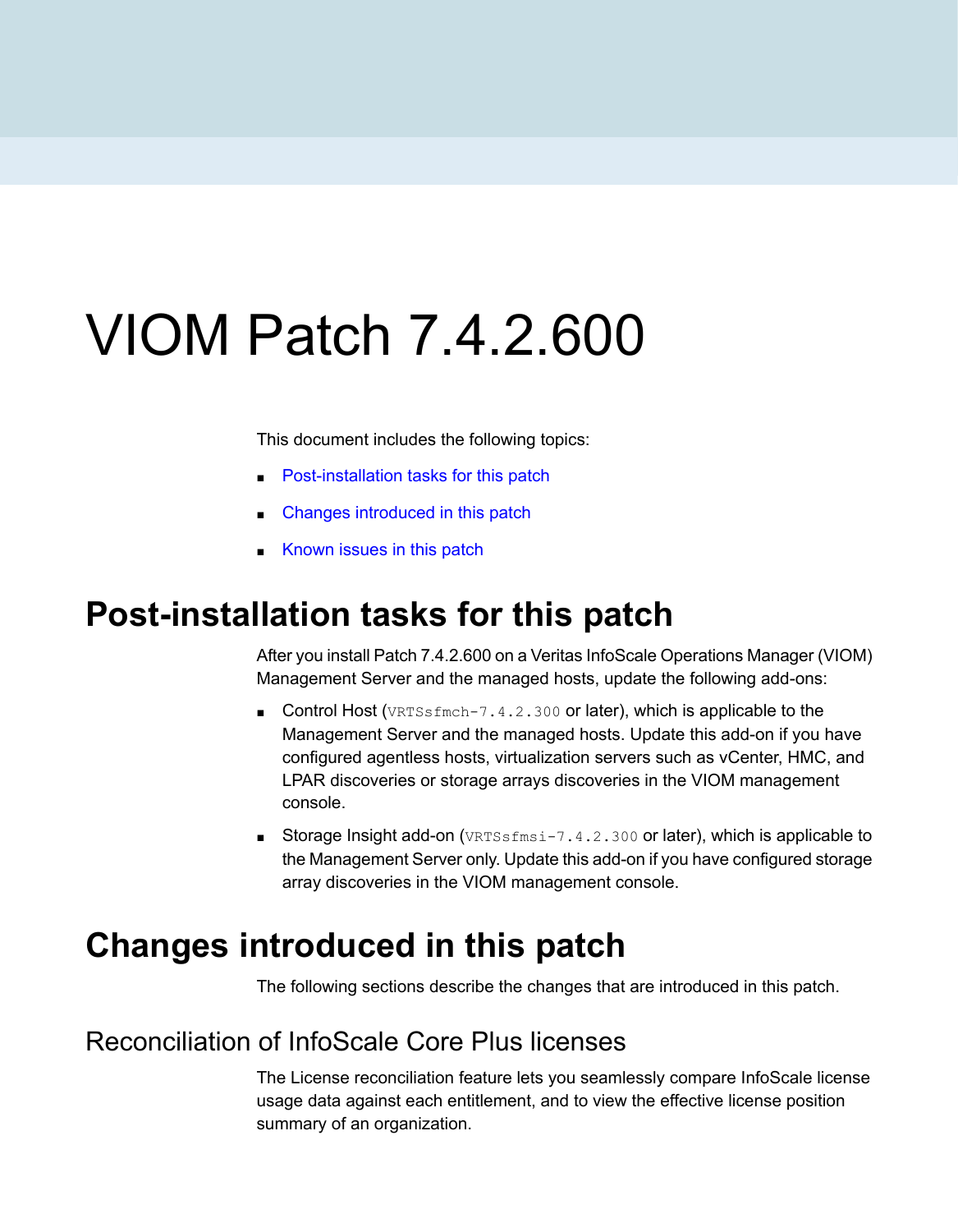Previously, Veritas provided the Excel tool and CSV formats to collect the license usage data against each entitlement and platform-related information on InfoScale deployments in your environment.

As an administrator, you can use the License reconciliation in your environment from a licensing perspective.

To perform the license reconciliation, ensure that the VIOM Management Server is at 7.4.2.600 or later.

#### **To use License reconciliation**

**1** In the Management Server console, open license perspective, and click the **License reconciliation** option at the top of the toolbar.

| ◈<br>Veritas Infoscale" Operations Manager 7.4.2                           |                |                            |                            |                | <b># 4 M &amp; O ?</b> |                                          |  |
|----------------------------------------------------------------------------|----------------|----------------------------|----------------------------|----------------|------------------------|------------------------------------------|--|
| InfoScale licensing data collection<br>License reconciliation              |                |                            |                            |                |                        |                                          |  |
| Deployment details Core Plus details Deployment policy Reports<br>Overview |                |                            |                            |                |                        |                                          |  |
| <b>Host deployment summary</b>                                             |                | $\mathbb{R}[\overline{a}]$ | License deployment summary |                |                        | $\boxed{\triangleleft \left( 4 \right)}$ |  |
| Category                                                                   | Count          |                            | Category                   | Count          |                        |                                          |  |
| Total hosts having licenses                                                | $\overline{2}$ |                            | <b>Total licenses</b>      | 8              |                        |                                          |  |
| Physical hosts having licenses                                             | $\bf{0}$       |                            | Chargeable licenses        | $\overline{2}$ |                        |                                          |  |
| Virtual hosts having licenses                                              | $\overline{a}$ |                            | Non-chargeable licenses    | 6              |                        |                                          |  |
|                                                                            |                |                            | <b>Expired licenses</b>    | $\mathbf 0$    |                        |                                          |  |
|                                                                            |                |                            | Violated policies          | $\bf{0}$       |                        |                                          |  |
|                                                                            |                |                            |                            |                |                        |                                          |  |
|                                                                            |                |                            |                            |                |                        |                                          |  |
| Product deployment summary                                                 |                |                            |                            |                |                        | $\mathbb{R}$ $\overline{4}$              |  |
|                                                                            |                |                            |                            |                |                        |                                          |  |
|                                                                            |                |                            |                            |                |                        |                                          |  |
|                                                                            |                |                            |                            |                |                        |                                          |  |
|                                                                            |                |                            |                            |                |                        |                                          |  |
| Veritas InfoScale Enterprise                                               |                |                            |                            |                |                        | $\blacksquare$ 5.1                       |  |
|                                                                            |                |                            |                            |                |                        | $\blacksquare$ 6.0                       |  |
|                                                                            |                |                            |                            |                |                        | $\Box$ 6.1                               |  |
|                                                                            |                |                            |                            |                |                        | 6.2                                      |  |
|                                                                            |                |                            |                            |                |                        | $\blacksquare$ 7.0                       |  |
|                                                                            |                |                            |                            |                |                        |                                          |  |

The License reconciliation window appears.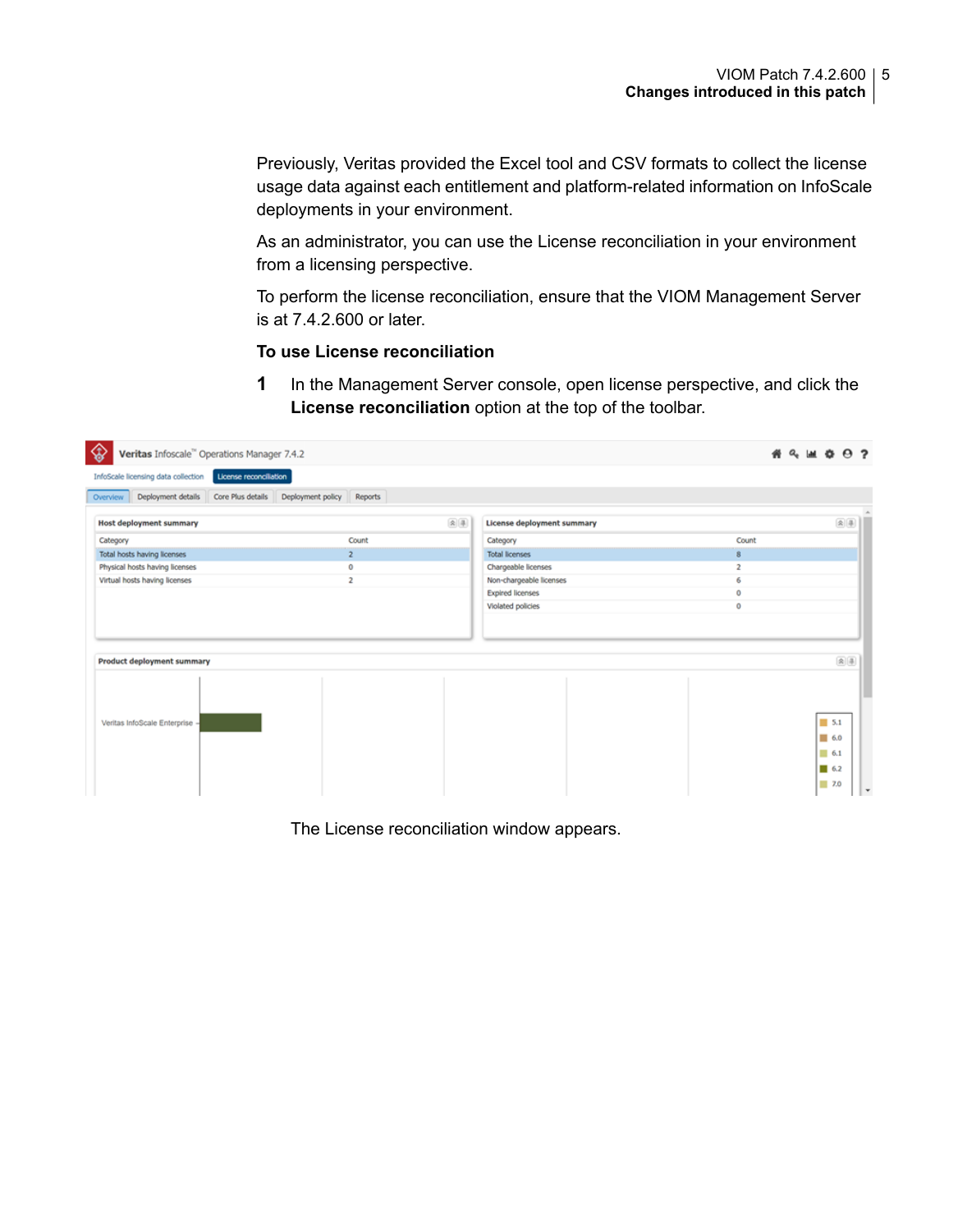| License reconciliation |              |         |                                                                     |                 |                         |                            |             |
|------------------------|--------------|---------|---------------------------------------------------------------------|-----------------|-------------------------|----------------------------|-------------|
|                        |              |         | Import entitlement data downloaded from Veritas NetInsights Console |                 |                         |                            |             |
|                        |              |         |                                                                     | Browse          | Import                  |                            |             |
| Account ID             | Account name | License | License type                                                        | Unit of measure | Entitlement<br>quantity | Service contract<br>status | Max version |
| No rows to display     |              |         |                                                                     |                 |                         |                            |             |
|                        |              |         |                                                                     |                 |                         |                            |             |
|                        |              |         |                                                                     |                 |                         |                            |             |
|                        |              |         |                                                                     |                 |                         |                            |             |
|                        |              |         |                                                                     |                 |                         |                            |             |
|                        |              |         |                                                                     |                 |                         |                            |             |
|                        |              |         |                                                                     |                 |                         |                            |             |
|                        |              |         |                                                                     |                 |                         |                            |             |
|                        |              |         |                                                                     |                 |                         |                            |             |
|                        |              |         |                                                                     |                 |                         |                            |             |
|                        |              |         |                                                                     |                 |                         |                            |             |
|                        |              |         |                                                                     |                 |                         |                            |             |
|                        |              |         |                                                                     |                 |                         | Next                       | Cancel      |

**Note:** In the License reconciliation window, you need to import the entitlement file. Therefore, download the entitlement file available from the Veritas NetInsights Console and save it in your local system.

To download the entitlement file from the NetInsights Console application perform the steps sequentially:

- Sign into https://sso.veritas.com/
- Select **NetInsights Console** application and then select **Usage Insights**
- Select **Registration and downloads** menu and **Reconciliatior** and then **Download entilements files**
- **2** Click **Browse** to locate the appropriate entitlement file (CSV format) that you want to upload.
- **3** Click **Import** to upload your entitlement file in to VIOM Management Server and click **Next**.

The Management Server window appears; proceed as follows:

 $\blacksquare$  Scenario 1:

You can see the following window, if there is no Management Server configured in the Global Reports.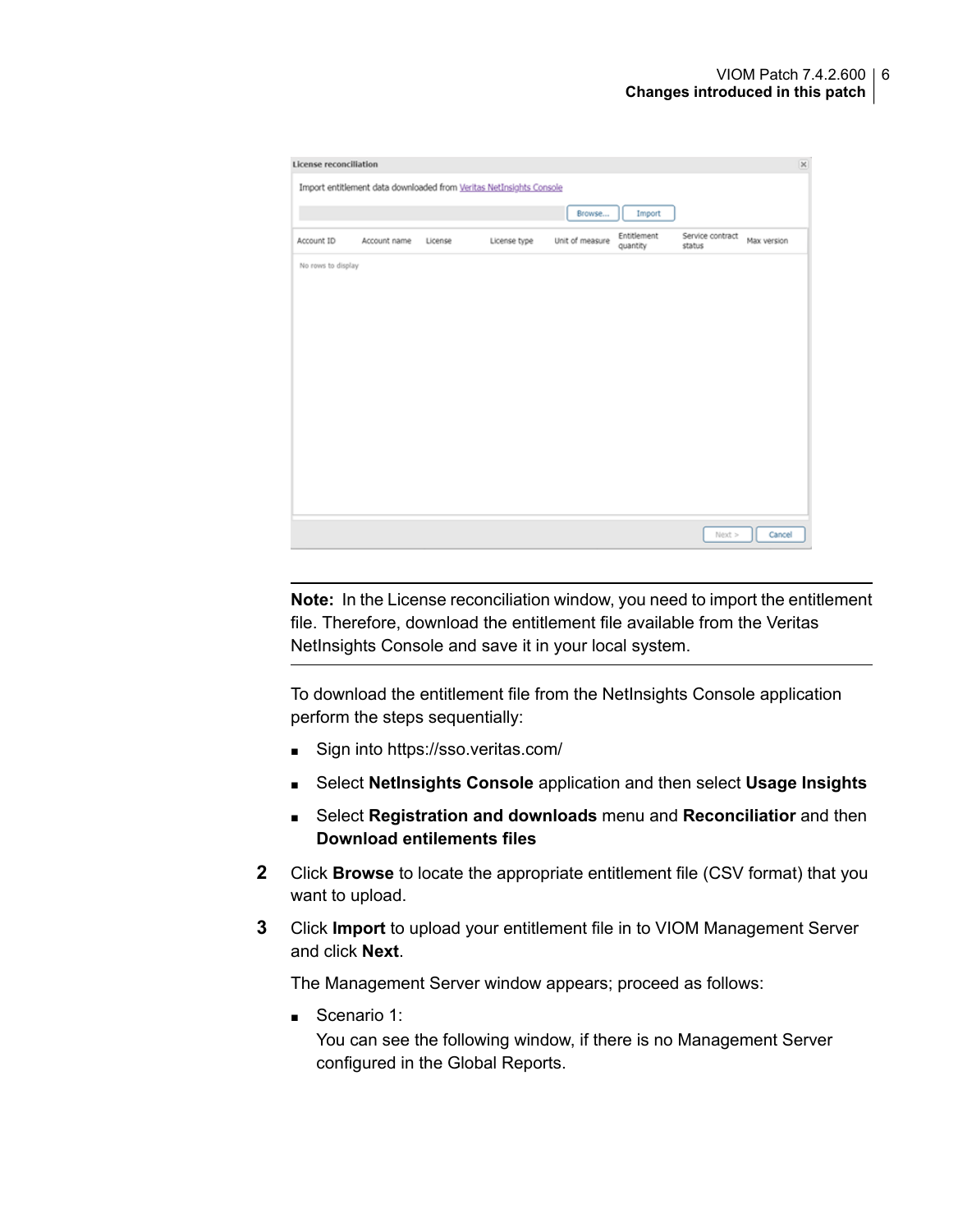| License reconciliation                                                                                                                                                                                                                          |        |
|-------------------------------------------------------------------------------------------------------------------------------------------------------------------------------------------------------------------------------------------------|--------|
| Management servers                                                                                                                                                                                                                              |        |
| The reconciliation will be done for InfoScale systems registered with the current management server (localhost) only. To reconcile<br>the data for other management servers, add them in the Gloabl Reports perspective and then run this tool. |        |
|                                                                                                                                                                                                                                                 |        |
|                                                                                                                                                                                                                                                 |        |
|                                                                                                                                                                                                                                                 |        |
|                                                                                                                                                                                                                                                 |        |
|                                                                                                                                                                                                                                                 |        |
|                                                                                                                                                                                                                                                 |        |
|                                                                                                                                                                                                                                                 |        |
|                                                                                                                                                                                                                                                 |        |
|                                                                                                                                                                                                                                                 |        |
| Next<br>$<$ Previous                                                                                                                                                                                                                            | Cancel |

■ Scenario 2:

You can see the following window, If there are Management Server configured in the Global Reports. By default, all the Management Servers are selected.

| License reconciliation | $\overline{\times}$  |
|------------------------|----------------------|
| Management servers     |                      |
| Select all             |                      |
| Management server1     |                      |
| V Managementserver2    |                      |
|                        |                      |
|                        |                      |
|                        |                      |
|                        |                      |
|                        |                      |
|                        |                      |
|                        |                      |
|                        |                      |
|                        |                      |
|                        |                      |
|                        |                      |
|                        |                      |
|                        |                      |
|                        |                      |
|                        |                      |
|                        |                      |
|                        |                      |
|                        | < Previous<br>Cancel |
|                        | Next >               |

**4** Irrespective of both the scenarios mentioned in the step 4, click **Next**. The Effective license position summary page displays.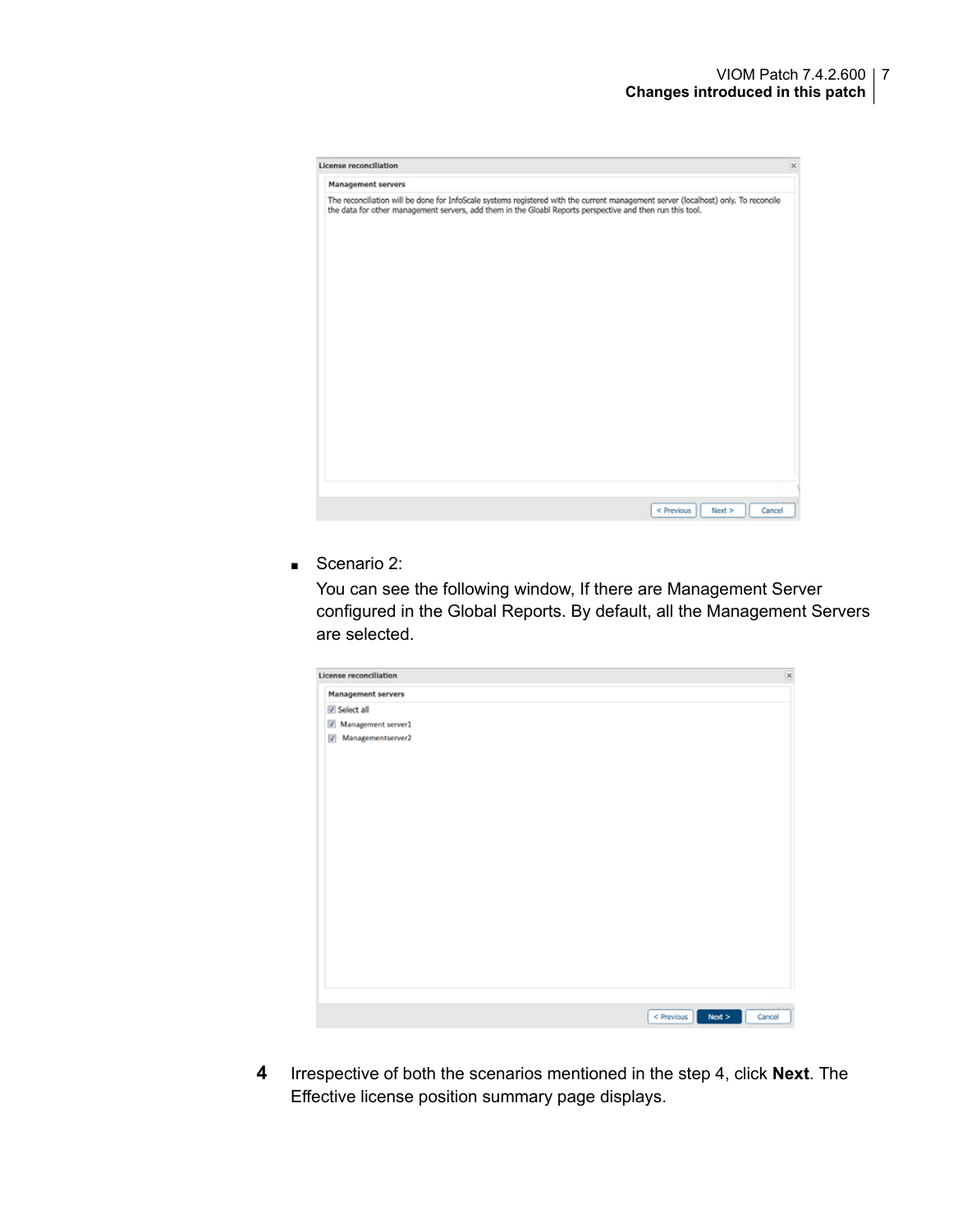| License reconciliation - Result |                                           |                 |                                                                                            |                      |              | $\infty$ |
|---------------------------------|-------------------------------------------|-----------------|--------------------------------------------------------------------------------------------|----------------------|--------------|----------|
|                                 | <b>Effective license position summary</b> |                 | *Entitlements used by hosts missing Product, Entitlement type & License meter information. |                      |              | 间        |
| Product                         | Entitlement type                          | License meter   | Entitlement quantity                                                                       | Used entitlements    | Over / Under |          |
| AVAILABILITY                    | <b>PERPETUAL</b>                          | CORE            | 323.0                                                                                      | 20.0                 | 303.0        |          |
| AVAILABILITY                    | PERPETUAL                                 | <b>COREPLUS</b> | 220.0                                                                                      | $\mathbf 0$          | 220.0        |          |
| AVAILABILITY                    | PERPETUAL                                 | <b>SERVER</b>   | 3.0                                                                                        | $\Omega$             | 3.0          |          |
| AVAILABILITY                    | SUBSCRIPTION                              | CORE            | 124.0                                                                                      | $\bf{0}$             | 124.0        |          |
| AVAILABILITY                    | <b>SUBSCRIPTION</b>                       | <b>COREPLUS</b> | 220.0                                                                                      | $\bf{0}$             | 220.0        |          |
| AVAILABILITY                    | SUBSCRIPTION                              | <b>SERVER</b>   | 3.0                                                                                        | $\mathbf 0$          | 3.0          |          |
| ENTERPRISE                      | PERPETUAL                                 | CORE            | 69.0                                                                                       | 18.0                 | 51.0         |          |
| <b>ENTERPRISE</b>               | PERPETUAL                                 | <b>COREPLUS</b> | 10.0                                                                                       | $\bf{0}$             | 10.0         |          |
| <b>ENTERPRISE</b>               | <b>PERPETUAL</b>                          | <b>SERVER</b>   | 2.0                                                                                        | $\ddot{\phantom{0}}$ | 2.0          |          |
| <b>ENTERPRISE</b>               | SUBSCRIPTION                              | CORE            | 159.0                                                                                      | 0                    | 159.0        |          |
| ENTERPRISE                      | SUBSCRIPTION                              | COREPLUS        | 220.0                                                                                      | $\theta$             | 220.0        |          |
| <b>ENTERPRISE</b>               | <b>SUBSCRIPTION</b>                       | <b>SERVER</b>   | 2.0                                                                                        | $\ddot{\mathbf{0}}$  | 2.0          |          |
| <b>FOUNDATION</b>               | <b>PERPETUAL</b>                          | CORE            | 814.0                                                                                      | $\bf{0}$             | 814.0        |          |
| <b>FOUNDATION</b>               | PERPETUAL                                 | <b>COREPLUS</b> | 1.0                                                                                        | $\bf{0}$             | 1.0          |          |
| <b>FOUNDATION</b>               | PERPETUAL                                 | <b>SERVER</b>   | 2.0                                                                                        | $\Omega$             | 2.0          |          |
| <b>FOUNDATION</b>               | <b>SUBSCRIPTION</b>                       | CORE            | 589.0                                                                                      | $\Omega$             | 589.0        |          |
| <b>FOUNDATION</b>               | SUBSCRIPTION                              | COREPLUS        | 1.0                                                                                        | $\theta$             | 1.0          |          |
| <b>FOUNDATION</b>               | SUBSCRIPTION                              | <b>SERVER</b>   | 4.0                                                                                        | $\Omega$             | 4.0          |          |
| STORAGE                         | PERPETUAL                                 | CORE            | 38.0                                                                                       | 4.0                  | 34.0         |          |
| STORAGE                         | PERPETUAL                                 | <b>COREPLUS</b> | 220.0                                                                                      | $\mathbf{0}$         | 220.0        |          |
| STORAGE                         | PERPETUAL                                 | <b>SERVER</b>   | 6.0                                                                                        | $^{\circ}$           | 6.0          |          |
| <b>STORAGE</b>                  | SURSCRIPTION.                             | CORE            | 3015.0                                                                                     | $\Omega$             | 3015.0       | ÷<br>ъ   |

**The Effective license position summary** page displays the calculated license usage of an organization.

- **Entitlement quantity**: Specifies the total number of entitlements for each account. It shows the product usage limit for that entitlement.
- **Used Entitlement**: Specifies the total number of used entitlements against each entitlement.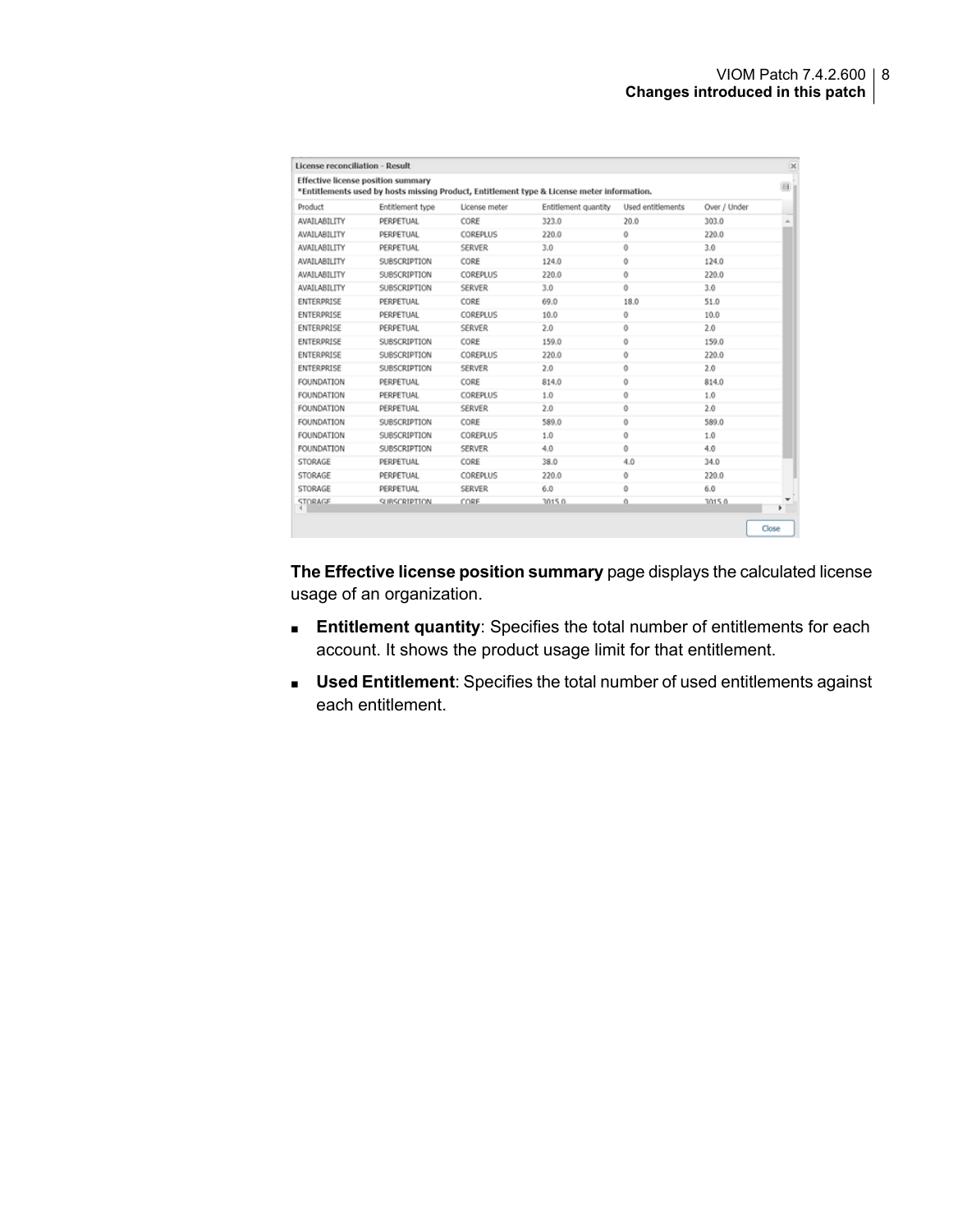- **Over/Under usage**: Specifies the number of entitlements that are available or overused. If the entitlement is overused the value will be shown with a negative sign.
- **5** Click the **Save** button to download license usage data in the CSV format.

The following is the downloaded sample entitlement (CSV) file that includes the **Reconciliation Summary** and **InfoScale Server** details:

|                 | $\overline{A}$       |                                           | <b>B</b> C | $\mathbf{D}$   |                | $\epsilon$ $\epsilon$ $\alpha$                                         |  | $H$ $1$ $1$ $2$ |             | $K \cup L$ | M.    | N | $\circ$        | P.                                                      | $\circ$ | $R$ $s$ |  |
|-----------------|----------------------|-------------------------------------------|------------|----------------|----------------|------------------------------------------------------------------------|--|-----------------|-------------|------------|-------|---|----------------|---------------------------------------------------------|---------|---------|--|
|                 |                      |                                           |            |                |                | Product Entitlem License Quantity Quantity Over Under                  |  |                 |             |            |       |   |                |                                                         |         |         |  |
| ż               |                      | <b>AVAILA PERPE CORE</b>                  |            | 323            | 20             | 001                                                                    |  |                 |             |            |       |   |                |                                                         |         |         |  |
| з               |                      | AVAILA PERPE' COREP                       |            | 220            | $\Omega$       | 220                                                                    |  |                 |             |            |       |   |                |                                                         |         |         |  |
| ٠               |                      | <b>AVAILA PERPE SERVER</b>                |            | э              | $\alpha$       | э                                                                      |  |                 |             |            |       |   |                |                                                         |         |         |  |
| 3               |                      | <b>AVAILA SUBSCI CORE</b>                 |            | 124            | $\circ$        | 124                                                                    |  |                 |             |            |       |   |                |                                                         |         |         |  |
| e.              |                      | AVAILA SUBSCI COREP                       |            | 220            | $\alpha$       | 220                                                                    |  |                 |             |            |       |   |                |                                                         |         |         |  |
|                 |                      | <b>AVAILA SUBSCI SERVEF</b>               |            | $\mathbf{R}$   | $\Omega$       | $\mathbf{x}$                                                           |  |                 |             |            |       |   |                |                                                         |         |         |  |
| $\circ$         |                      | <b>ENTERI PERPE' CORE</b>                 |            | 69             | \$8            | 51                                                                     |  |                 |             |            |       |   |                |                                                         |         |         |  |
| $\mathfrak{p}$  |                      | ENTERI PERPE' COREP                       |            | 10             | $\Omega$       | 10 <sub>1</sub>                                                        |  |                 |             |            |       |   |                |                                                         |         |         |  |
| $\overline{10}$ |                      | <b>ENTERI PERPE' SERVEF</b>               |            | $\overline{z}$ | ۰              | $\mathbf{z}$                                                           |  |                 |             |            |       |   |                |                                                         |         |         |  |
| 11              |                      | <b>ENTERS SUBSCI CORE</b>                 |            | 159            | $\alpha$       | 159                                                                    |  |                 |             |            |       |   |                |                                                         |         |         |  |
| 12              |                      | <b>ENTERF SUBSCI COREP</b>                |            | 220            | n.             | 220                                                                    |  |                 |             |            |       |   |                |                                                         |         |         |  |
| 13              |                      | <b>ENTERI SUBSCI SERVEF</b>               |            | $\overline{2}$ | $\alpha$       | $\overline{\mathbf{z}}$                                                |  |                 |             |            |       |   |                |                                                         |         |         |  |
| 14              |                      | FOUND, PERPE' CORE                        |            | 814            | o              | 814                                                                    |  |                 |             |            |       |   |                |                                                         |         |         |  |
| 15              |                      | FOUND, PERPE' COREP                       |            |                | $\alpha$       |                                                                        |  |                 |             |            |       |   |                |                                                         |         |         |  |
| M.              |                      | FOUND, PERPE' SERVER                      |            | $\overline{2}$ | $\Omega$       | $\overline{2}$                                                         |  |                 |             |            |       |   |                |                                                         |         |         |  |
| 17              |                      | FOUND, SUBSCI CORE                        |            | 589            | $\circ$        | 589                                                                    |  |                 |             |            |       |   |                |                                                         |         |         |  |
| 10              |                      | FOUND, SUBSCI COREP.                      |            |                | ۰              | 1                                                                      |  |                 |             |            |       |   |                |                                                         |         |         |  |
| 12 <sub>0</sub> |                      | FOUND, SUBSCI SERVER                      |            | $\overline{a}$ | $\alpha$       | $\overline{\phantom{a}}$                                               |  |                 |             |            |       |   |                |                                                         |         |         |  |
| 20              |                      | STORAL PERPE' CORE                        |            | 38             | $\overline{4}$ | 34                                                                     |  |                 |             |            |       |   |                |                                                         |         |         |  |
|                 |                      | STORAI PERPE' COREP                       |            | 220            | n              | 220                                                                    |  |                 |             |            |       |   |                |                                                         |         |         |  |
| 21              |                      | STORAI PERPE' SERVEF                      |            | s.             | $\Omega$       | s                                                                      |  |                 |             |            |       |   |                |                                                         |         |         |  |
| 22              |                      | STORAI SUBSCI CORE                        |            | 3015           | $\alpha$       | 3015                                                                   |  |                 |             |            |       |   |                |                                                         |         |         |  |
| 23              |                      |                                           |            |                | o.             |                                                                        |  |                 |             |            |       |   |                |                                                         |         |         |  |
| 24              |                      | STORAI SUBSCI COREP                       |            | 220<br>ž,      | ٠              | 220<br>$\mathcal{D}$                                                   |  |                 |             |            |       |   |                |                                                         |         |         |  |
| 25              |                      | STORAI SUBSCI SERVER                      |            |                |                |                                                                        |  |                 |             |            |       |   |                |                                                         |         |         |  |
| 26              |                      | UNIDENTIFIED ENTITLEMENTS*                |            |                |                |                                                                        |  |                 |             |            |       |   |                |                                                         |         |         |  |
| 27              |                      | "Hosts missing Product bundle information |            |                |                |                                                                        |  |                 |             |            |       |   |                |                                                         |         |         |  |
| 20 <sub>0</sub> |                      |                                           |            |                |                |                                                                        |  |                 |             |            |       |   |                |                                                         |         |         |  |
| 28              |                      |                                           |            |                |                |                                                                        |  |                 |             |            |       |   |                |                                                         |         |         |  |
| 00              |                      | <b>Fleconciliation Summary</b>            |            |                |                |                                                                        |  |                 |             |            |       |   |                |                                                         |         |         |  |
| 31              |                      |                                           |            |                |                | Core ma D-Drived mapping E-Exact mapping N-No mapping                  |  |                 |             |            |       |   |                |                                                         |         |         |  |
| 02              | Amount               | 12                                        |            |                |                |                                                                        |  |                 |             |            |       |   |                |                                                         |         |         |  |
| 00 <sup>2</sup> | Enterpris            | £.                                        |            |                |                |                                                                        |  |                 |             |            |       |   |                |                                                         |         |         |  |
| 0.4             | Storage              | 1                                         |            |                |                |                                                                        |  |                 |             |            |       |   |                |                                                         |         |         |  |
| 35              | Availabil            | s.                                        |            |                |                |                                                                        |  |                 |             |            |       |   |                |                                                         |         |         |  |
| 36              | Foundat              | $\alpha$                                  |            |                |                |                                                                        |  |                 |             |            |       |   |                |                                                         |         |         |  |
| 37              | Number               | $\Omega$                                  |            |                |                |                                                                        |  |                 |             |            |       |   |                |                                                         |         |         |  |
| 08              |                      |                                           |            |                |                |                                                                        |  |                 |             |            |       |   |                |                                                         |         |         |  |
| 22.9            |                      |                                           |            |                |                |                                                                        |  |                 |             |            |       |   |                |                                                         |         |         |  |
| 40              | Host                 |                                           |            |                |                | Product License Version Meter tu License Infoscal Entitlem Platform VM |  |                 |             |            |       |   |                | CPU mc #Cores Core Pk #Core F Core ms Management Server |         |         |  |
| 41              | <b><i>STORIE</i></b> | <b>STORA SLIC</b>                         |            |                |                | 8 PER-CC PERPE KEYLES A681047 SUSE LI Y                                |  |                 | Intel(Fil)  | 4          |       |   | 4 <sub>D</sub> | changes with the second as a second and state           |         |         |  |
| 42              |                      | <b>IRELARGE ENTERF SLIC</b>               |            |                |                | 8 PER-CC PERPE KEYLES A5192113 SUSE LILY                               |  |                 | Intel(R):   | ٠          |       |   | 4 <sub>D</sub> | of a qualified field a sealed as a con-                 |         |         |  |
| 43              |                      | <b>IRELARGE ENTERF SLIC</b>               |            |                |                | 8 PER-CC PERPE KEYLES A5192112 SUSE LilY                               |  |                 | Intel(Ft) 3 | 4          |       |   | 4 <sub>D</sub> | of expalmental in a subsubia consist and a con-         |         |         |  |
| 44              |                      | <b>ENTERF SLIC</b>                        |            |                |                | 8 PER-CC PERPE KEYLES A5192113 Oracle S.Y                              |  |                 | SPARC       | 1          |       |   | 1 <sub>D</sub> | changebrook fill socioiding sociolings and              |         |         |  |
| 45              |                      | <b><i>ELECTRIC AVAILA SIG</i></b>         |            |                |                | PER-CC PERPE KEYLES A36378; AD(7.2 Y                                   |  |                 | PowerP      | ٠          |       |   | 4 <sub>D</sub> | changed cuttil 1 week all a coast aut in the            |         |         |  |
| 46              |                      | <b>INTERNATIONAL ASSOCIATION</b>          |            |                |                | PER-CC PERPE KEYLES A195257 Merose Y                                   |  |                 | Intel(R) >  | 4          |       |   | 4 <sub>D</sub> | changed with the second as a contract of                |         |         |  |
| 47              |                      | <b>ENTERFIELD</b>                         |            | 7.4.2          |                | PER-CC PERPE' KEYLES A405212 Microse Y                                 |  |                 | Intel(R) >  | ٠          |       |   | 4 D            | of expalmental in a suite all as a senite and a con-    |         |         |  |
| 48              |                      | <b>IEIEEEEE AVAILA SLIC</b>               |            | 7.4.2          |                | PER-CC PERPE KEYLES A36378; Red Hat Y                                  |  |                 | Intel(R) >  | 4          |       |   | 4 <sub>D</sub> | of expended fifth units all a small as a cost           |         |         |  |
| 49              |                      | <b>INTERNATIONAL ASLIC</b>                |            | 7.4.2          |                | PER-CC PERPE KEYLES A36378; Red Hat Y                                  |  |                 | Intel(R))   |            |       |   | 4 <sub>D</sub> | changes and BDT with all a conclusion and               |         |         |  |
| $-1$            |                      | <b>EL PALIMINAL PLLLP</b><br>ь            |            |                |                | <b>InfoScale License Reconciliatio</b>                                 |  |                 |             |            | $(+)$ |   | $\overline{a}$ |                                                         |         |         |  |

## Notification about a corrupted VxFS file system

Veritas InfoScale Operations Manager discovers FULLFSCK flag on a VxFS file system every 24 hours. If the file system is corrupted, a fault 'SF\_FILESYSTEM\_CORRUPTED' is raised.

|                        | Manage                                                                                                                                                                                           | Hosts<br>Tasks<br>Overview<br><b>Faults</b>   | <b>Rules</b>                     |                                  |                                  |                          |
|------------------------|--------------------------------------------------------------------------------------------------------------------------------------------------------------------------------------------------|-----------------------------------------------|----------------------------------|----------------------------------|----------------------------------|--------------------------|
| Dashboard              | <b>Data Center</b><br>B.B. Unmanaged Hosts                                                                                                                                                       | Seerch                                        | $\times$                         | Show Suppressed Faults           |                                  | я                        |
|                        | <b>Applications</b>                                                                                                                                                                              | Condition                                     | <b>Faulted Object</b>            | Source Obtect                    | Host                             | Time $+$                 |
|                        | <b>B DD</b> Business Applications                                                                                                                                                                | VxFS file system corrupted                    | test-dg                          | test-vol                         | dl360g10-112-v36.vxindia.veritas | Feb 1, 2022 05:36:04 PM  |
|                        | al on Storage Clusters                                                                                                                                                                           | VxFS file system corrupted                    | d360g10-112-v36.vxindia.verit    | test-vol                         | d360g10-112-v36.vxindia.veritas  | Feb 1, 2022 05:36:04 PM  |
|                        | <b>B El Uncategorized Hosts</b>                                                                                                                                                                  | <b>C3</b> VxFS file system corrupted          | est-vol                          | /dev/vx/dsk/test-dg/test-vol     | dl360g10-112-v36.vxindia.veritas | Feb 1, 2022 05:36:04 PM  |
|                        | a dl360g10-112-v36.vx                                                                                                                                                                            | Some Resources in the service                 | d360q10-112-v36.vxindia.verit    | & sg1                            | d360g10-112-v36.vxindia.veritas  | Jan 31, 2022 06:14:19 PM |
|                        | <b>B</b> & Disk Groups<br><b>Test</b>                                                                                                                                                            | Service Group is faulted                      | d360q10-112-v36.vxindia.verit    | 8.591                            | dl360q10-112-v36.vxindia.veritas | Jan 31, 2022 06:14:19 PM |
|                        | thel_d360g10-                                                                                                                                                                                    | <b>C</b> Ether ansCollector process is        | □ dl360g10-112-v49.vxindia.verit | □ dl360g10-112-v49.vxindia.verit | dl360g10-112-v49.voindia.veritas | Jan 31, 2022 06:04:27 PM |
| Wallability<br>Storage | test-da<br>iii <sup>jui</sup> Volume Sets<br><b>BE Volumes</b><br>Aboot<br>Caroot(/)<br><b>Caswap</b><br>test-vol<br><b>BIG RVGs</b><br><b>BIS VFR</b><br>$\Box$ dl360q10-112-v49.vx $\sim$<br>¥ |                                               |                                  |                                  |                                  |                          |
|                        | Ŧ<br>Solutions                                                                                                                                                                                   |                                               |                                  |                                  |                                  |                          |
|                        | $\left  \frac{1}{2} \right $<br><b>Reports</b>                                                                                                                                                   | Page $1$ of $1$ $\rightarrow$<br>$\mathbb{N}$ | æ                                |                                  |                                  | Displaying 1 - 6 of 6    |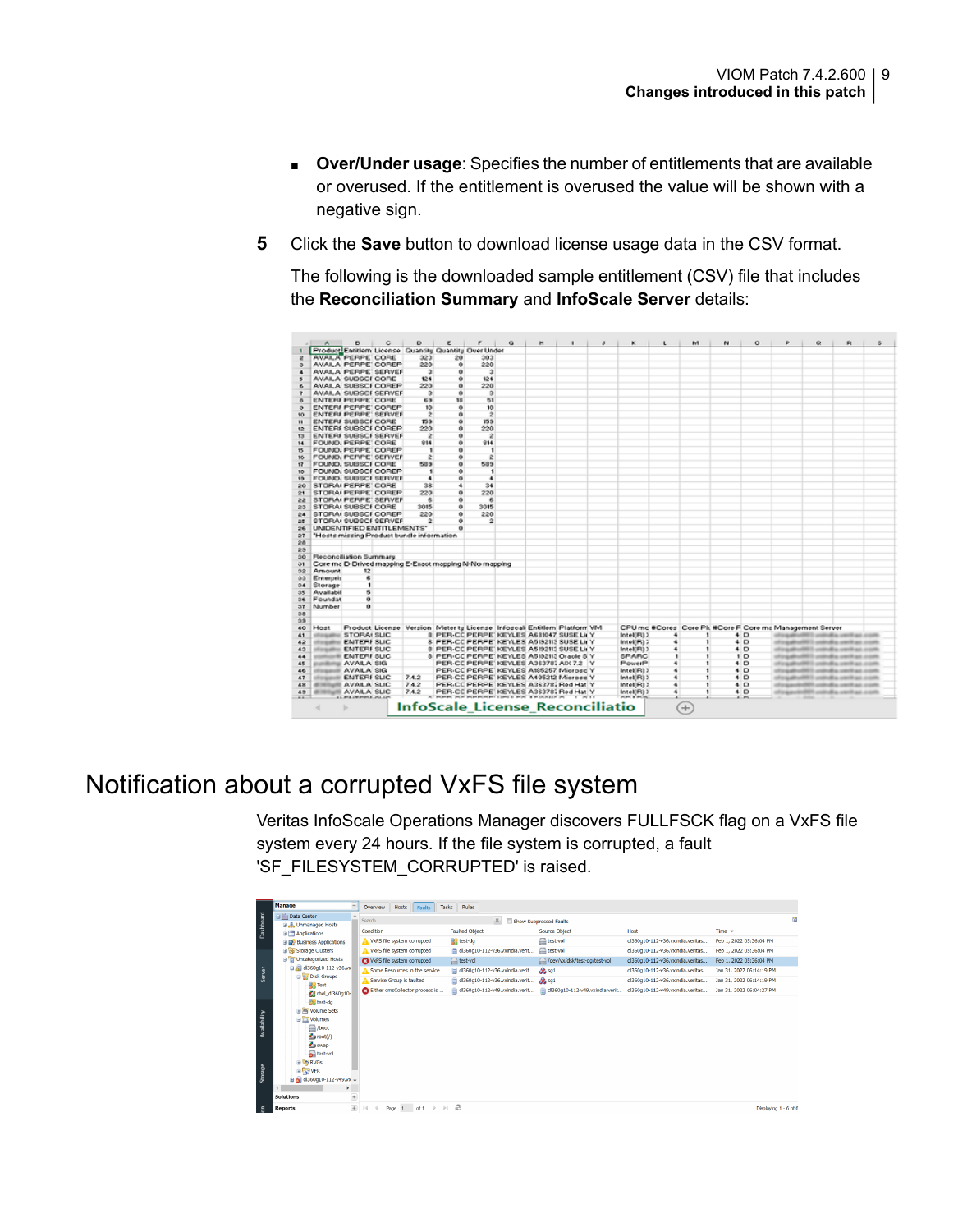You can create a rule to get an email/SNMP notification about this fault.

Complete the following steps

- **1** In the Server perspective, click **Rules** and right-click to create a new rule.
- **2** Select **Choose from a list of fault topics** in the following screen. Click **Next**.

| <b>Create Rule - Select fault condition</b>                                                         | $\times$ |
|-----------------------------------------------------------------------------------------------------|----------|
|                                                                                                     |          |
|                                                                                                     |          |
|                                                                                                     |          |
| ◯ This rule will be triggered for all faults of type:                                               |          |
| Fault                                                                                               |          |
| $\bullet$ Enter the fault topics that will trigger the actions for this rule separated by(,) or(;): |          |
| Example: event.alert.vom.vcs.sg.faulted, event.alert.vom.vcs.*                                      |          |
| • Choose from a list of fault topics                                                                |          |
|                                                                                                     |          |
|                                                                                                     |          |
|                                                                                                     |          |
| Next                                                                                                | Cancel   |

**3** Enter **VxFS file system corrupted** to search this topic or select **event.alert.vom.vm.fs.corrupted** in **Topic** .

|   | Search                               |                    |                   | $\times$ |
|---|--------------------------------------|--------------------|-------------------|----------|
|   | Description $\triangle$              | Object Type        | Topic             |          |
|   | 100% File System usage               | Application, Datab | event.alert.vom.f |          |
|   | Autogrow policy execution failed on  | Application, Datab | event.alert.vom.v |          |
| F | Available memory [%value%] on h      | Host               | event.alert.vom.h |          |
| Г | Available memory [%value%] on h      | Host               | event.alert.vom.h |          |
| Г | CPU consumption is very high on th   | Host               | event.alert.vom.h |          |
| m | CPU load [%value%] on host [%ob      | Host               | event.alert.vom.h |          |
| m | CPU load [%value%] on host [%ob      | Host               | event.alert.vom.h |          |
|   | C CPU utilization [%value%] on host  | Host               | event.alert.vom.h |          |
|   | CPU utilization [%value%] on host    | Host               | event.alert.vom.h |          |
| П | Configuration discovery failed       | Host               | event.alert.vom.a |          |
| m | DR license either expired or not dep | Host               | event.alert.vom.d |          |
|   | Data status on all Secondary RVGs f  | Host, RVG          | event.alert.vom.v |          |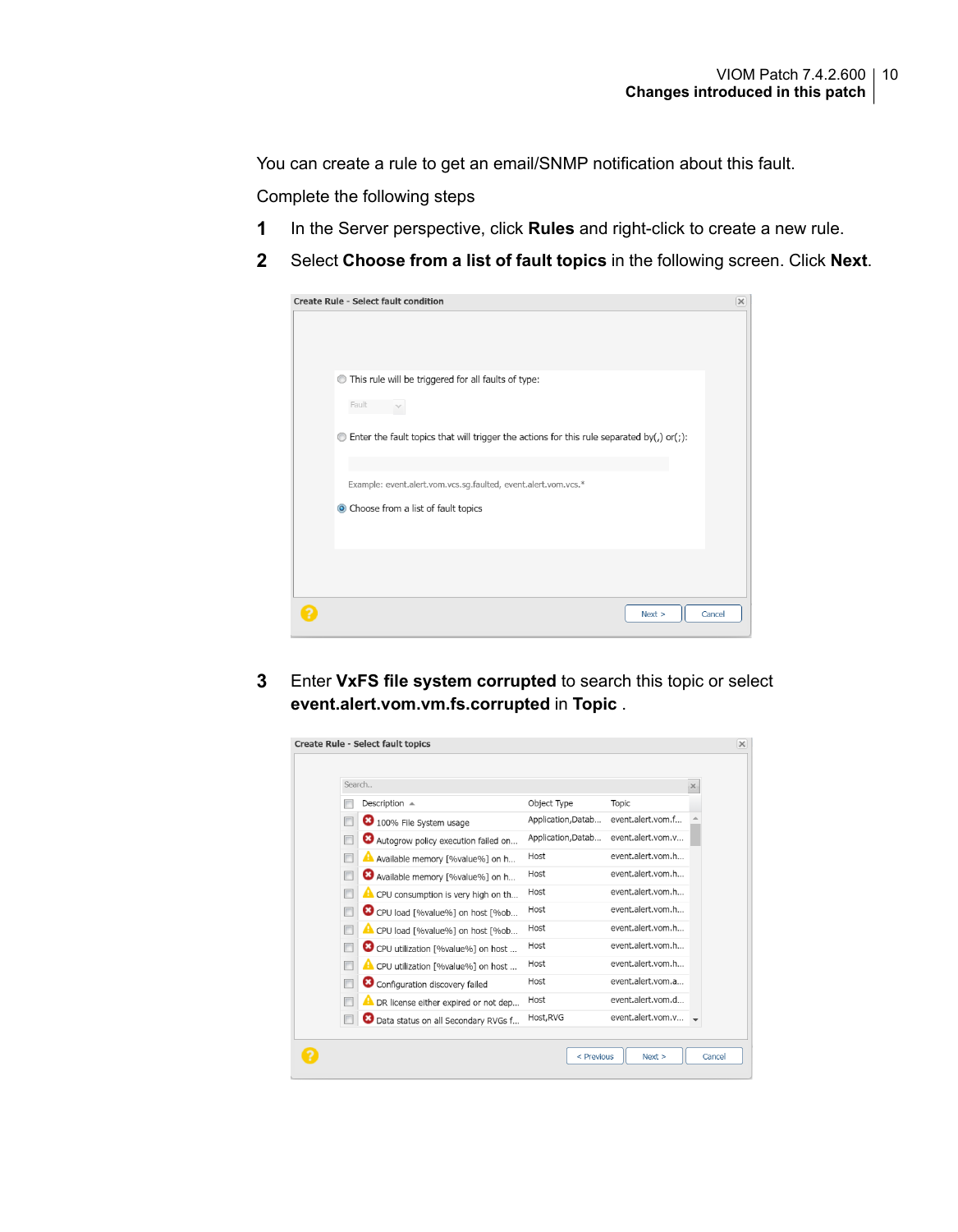**4** Select the rule as indicated in the following screen. Click **Next**.

|                                         | $\sim$ $\sim$<br>Create Rule - Select fault topics |                | $\times$                        |
|-----------------------------------------|----------------------------------------------------|----------------|---------------------------------|
|                                         |                                                    |                |                                 |
|                                         | event.alert.vom.vm.fs.corrupted                    |                | $\times$                        |
| $\overline{\mathsf{v}}$<br><b>COLOR</b> | Description =                                      | Object Type    | Topic                           |
| V                                       | VxFS file system corrupted                         | Host, File Sys | event.alert.vom.vm.fs.corrupted |
|                                         |                                                    |                | event.alert.vom.vm.fs.corrupted |
|                                         |                                                    |                |                                 |
|                                         |                                                    |                | < Previous<br>Next<br>Cancel    |

**5** Select Organizations for which you want to send this notification. Click **Next**.

| <b>Create Rule - Select organizations</b>            | $\left[\times\right]$ |
|------------------------------------------------------|-----------------------|
| Select organizations for which rule will be scoped : |                       |
| ▲ ■ Data Center                                      |                       |
| <b>V</b> <sub>d</sub> , Unmanaged Hosts              |                       |
| $\sqrt{2}$ de1                                       |                       |
|                                                      |                       |
|                                                      |                       |
|                                                      |                       |
|                                                      |                       |
|                                                      |                       |
|                                                      |                       |
|                                                      |                       |
|                                                      |                       |
|                                                      |                       |
|                                                      |                       |
|                                                      |                       |
| < Previous<br>Next<br>Cancel                         |                       |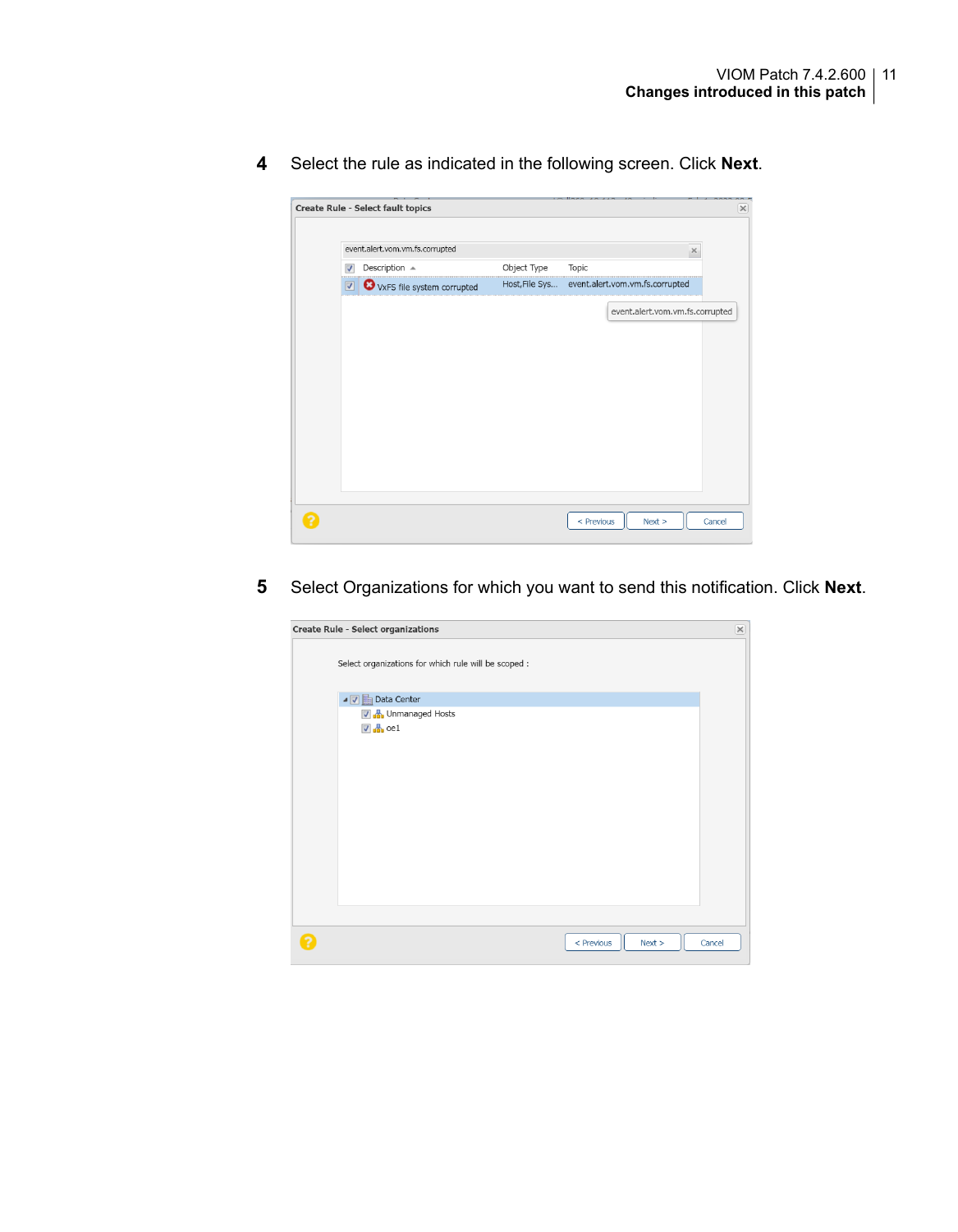**6** Select **Email** and enter the email addresses of those who want to receive this notification. You can enter multiple email addresses as indicated. Click **Next**.

| Create Rule - Setup notifications                                                                                     | $\mathsf{\times}$ |
|-----------------------------------------------------------------------------------------------------------------------|-------------------|
| $\triangledown$ Email                                                                                                 |                   |
| user@mail.com<br>To:<br>A<br>Separate the email addresses with semicolon(;) or comma(,)<br>Send email as daily digest |                   |
| SNMP Trap<br>SNMP Trap settings are not configured.Please contact the system administrator.<br>Custom script          |                   |
| Upload<br>Browse<br>Uploaded script: -                                                                                |                   |
| < Previous<br>Next                                                                                                    | Cancel            |

**7** Enter a **Name** and **Description** for this rule. Optionally, you can click the check box next to **Notify when the fault/risk is resolved**. If you select this option, an email notification is sent when the file system is back. Click **Finish**.

| Create Rule - Enter name and description |                                                                        | $\vert x \vert$ |
|------------------------------------------|------------------------------------------------------------------------|-----------------|
|                                          |                                                                        |                 |
| Rule Name:                               |                                                                        |                 |
| Description:                             | 7,                                                                     |                 |
|                                          | $\blacksquare$ Enable<br>$\Box$ Notify when the fault/risk is resolved |                 |
|                                          |                                                                        |                 |
|                                          |                                                                        |                 |
|                                          | < Previous<br>Finish<br>Cancel                                         |                 |

You have successfully created a rule for email notifications to be sent when a file system is corrupted. Email notification contains the corrupted file system path.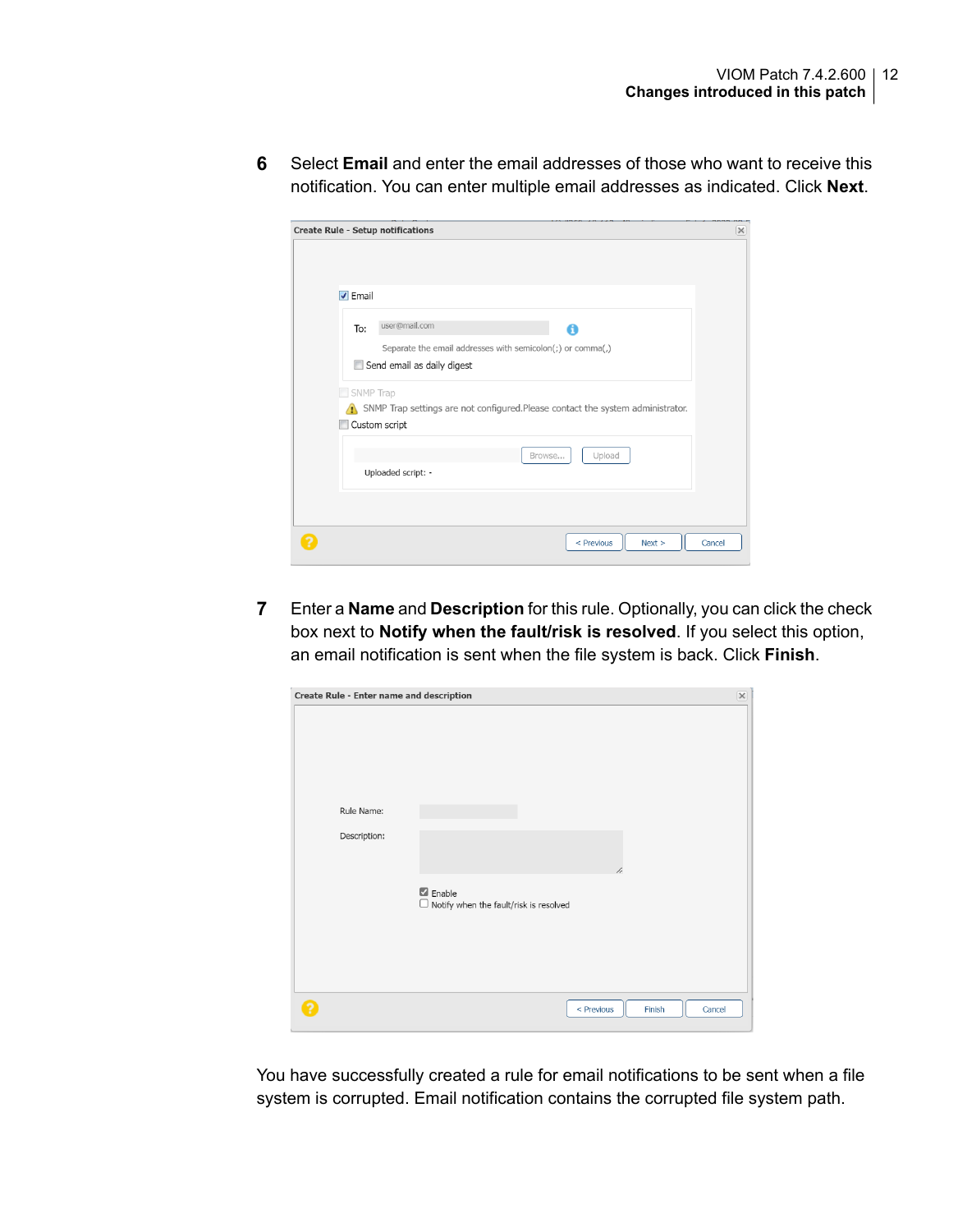## Security vulnerabilities fixes in Veritas InfoScale Operations Manager

As part of a privately reported vulnerability, Veritas has discovered security vulnerabilities with Veritas InfoScale Operations Manager (VIOM) as described below.

#### **Table 1-1**

| <b>Issue</b> | <b>Description</b>                                                                                   | <b>Severity</b> |
|--------------|------------------------------------------------------------------------------------------------------|-----------------|
|              | Improper Neutralization of Input During<br>Web Page Generation ('Reflected<br>Cross-site Scripting') | Medium          |
|              | Absolute Path Traversal                                                                              | Medium          |

### **Issue #1**

A reflected cross-site scripting (XSS) vulnerability allows a malicious VIOM user to inject malicious script into another user's browser. (CWE-79)

#### **Severity**: Medium

CVSS v3.1 Base Score 4.8 [\(AV:N/AC:L/PR:H/UI:R/S:C/C:L/I:L/A:N\)](https://www.first.org/cvss/calculator/3.1#CVSS:3.1/AV:N/AC:L/PR:H/UI:R/S:C/C:L/I:L/A:L)

#### **Affected Versions**

Veritas InfoScale Operations Manager (VIOM) Management Server and Managed Hosts/Agents 8.0, 7.4.2, 7.4, 7.3.1, 7.3, 7.2, 7.1, 7.0. Earlier unsupported versions may be affected as well.

#### **Summary**

Cross-site scripting Reflected (XSS) vulnerability affects the Veritas Operations Manager application, which allows authenticated remote attackers to inject arbitrary web script or HTML into HTTP/GET parameter which reflect the user input without sanitization. The Veritas Operations Manager web application does not properly check parameters sent via GET methods which are included in the server response.

#### **Affected Endpoints**

http://hostname:5634/admin/cgi-bin/listdir.pl

#### **Security Impact**

By exploiting this vulnerability it is possible to conduct phishing attacks against users of the Veritas Operations Manager web application.

### **Issue #2**

An absolute path transversal vulnerability allows a user to gain unauthorized access to resources on the server (CWE-36).